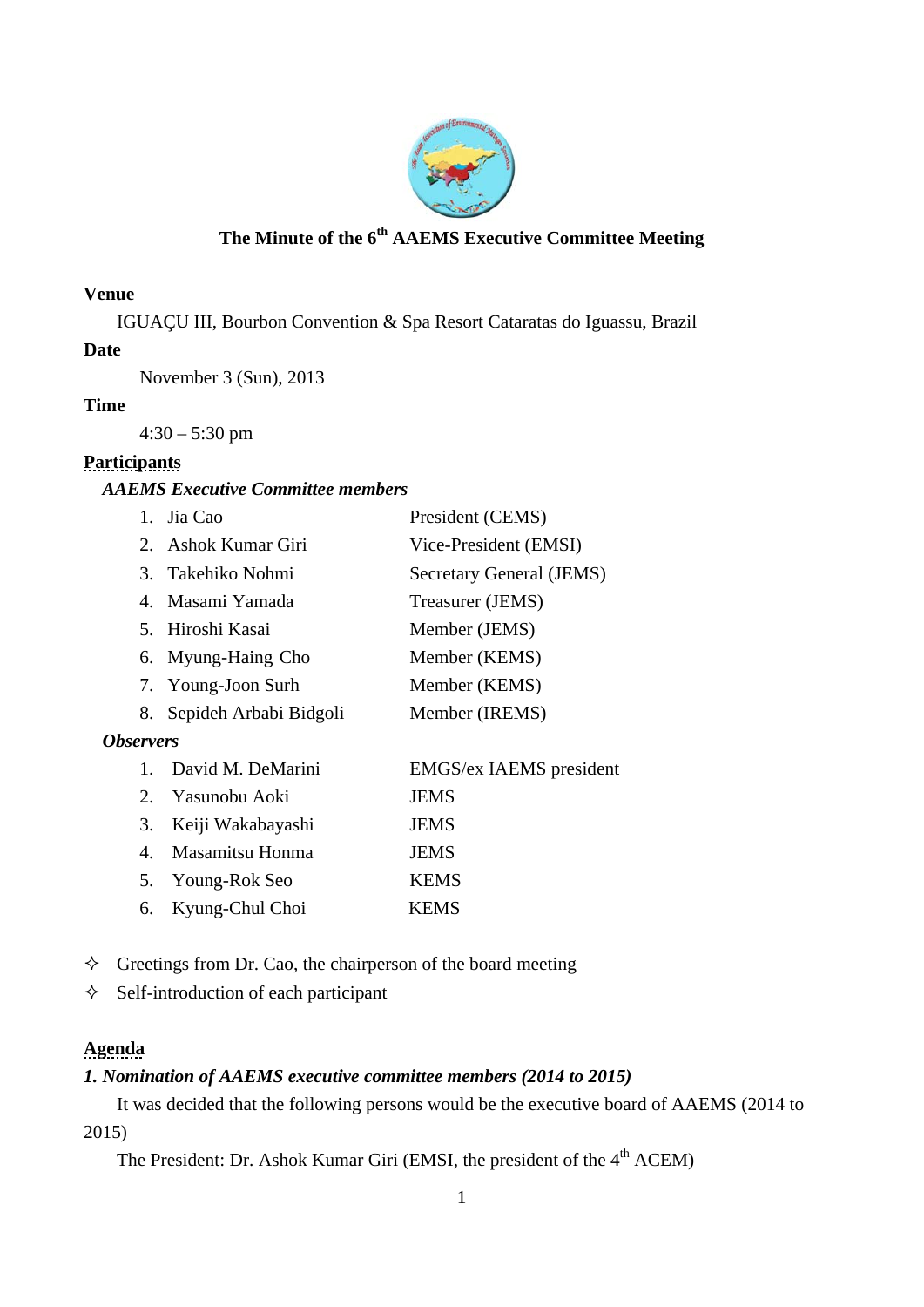The Vice-president: Dr. Jia Cao (CEMS, the president of the  $3<sup>rd</sup>$  ACEM) The Vice-president: Dr. Myung-Haing Cho (KEMS, the president of the  $5<sup>th</sup>$  ACEM) Secretary General: Drs. Masamitsu Honma (JEMS) Treasurer: Dr. Yukari Totsuka (JEMS)

 Drs. Masamitsu Honma and Yukari Totsuka need formal approval by JEMS executive committee in November 2013.

# *2. The 5th ACEM is held in Korea in 2017 as a joint meeting with the 12th ICEM and KEMS annual meeting*

The host country for the  $12<sup>th</sup>$  ICEM 2017 is Korea. Because Korea has not held ACEM yet, it was proposed that the  $5<sup>th</sup>$  ACEM would be held in Korea in 2017 as a joint meeting with the 12<sup>th</sup> ICEM. Dr. Ashok Kumar Giri suggested, however, that ACEM should be held in every two years and also that 5<sup>th</sup> ACEM should be held in 2016 instead of 2017. Dr. Young-Joon Surh said that it would be hard to hold ACEM in 2016 and ICEM in 2017 in the same country. Dr. Nohmi said that holding ICEM and ACEM together in 2017 would give a benefit for Asian participants because they could meet American and European scientists in Korea. He proposed to hold a symposium about Asian-specific topics in ICEM to emphasize that it is a joint meeting with ACEM. Dr. Keiji Wakabayashi suggested joining of the KEMS annual meeting to ICEM. Finally, Dr. Myung-Haing Cho, the president of KEMS/KSOT, has accepted the idea to hold the meetings, i.e., KEMS annual meeting, the  $5<sup>th</sup>$  ACEM and the 12<sup>th</sup> ICEM, together in 2017. It was proposed that satellite meetings should be held around Korea in 2017. Dr. Masamitsu Honma suggested the  $7<sup>th</sup>$  IWGT in western part of Japan for travel convenience, and Dr. Jia Cao suggested a symposium about air pollution somewhere in China. Dr. Young-Rok Seo suggested Jeju Island in Korea as a venue for a satellite meeting. Dr. Takehiko Nohmi suggested DNA repair might be a good topic for the satellite meeting.

#### *3*.*Support for 4th ACEM in Kolkata in India (December 10-12, 2014)*

Dr. Ashok Kumar Giri introduced the first circular of the  $4<sup>th</sup>$  ACEM and reported that registration fee for foreign participants would be \$300 including shuttle bus service to/from the airport. It does not include the meals and the accommodation fee. He requested financial support for the 4<sup>th</sup> ACEM from each EMS. Dr. Hiroshi Kasai, the President of JEMS, said that JEMS would financially support the  $4<sup>th</sup>$  ACEM and also that the amount of the support would be decided by JEMS board meeting at the end of November. Dr. Yasunobu Aoki, the next president of JEMS, promised to send a list of possible invited speakers from JEMS to Dr. Ashok Kumar Giri. It was decided that the president and vice-president of each society of AAEMS were invited to the 4<sup>th</sup> ACEM. The conference would provide financial support to those who cannot afford to participate the meeting. Dr. Takehiko Nohmi proposed that the Program Committee should include EEMS and US EMGS members as well to have international flavor of environmental mutagenesis and genotoxicology.